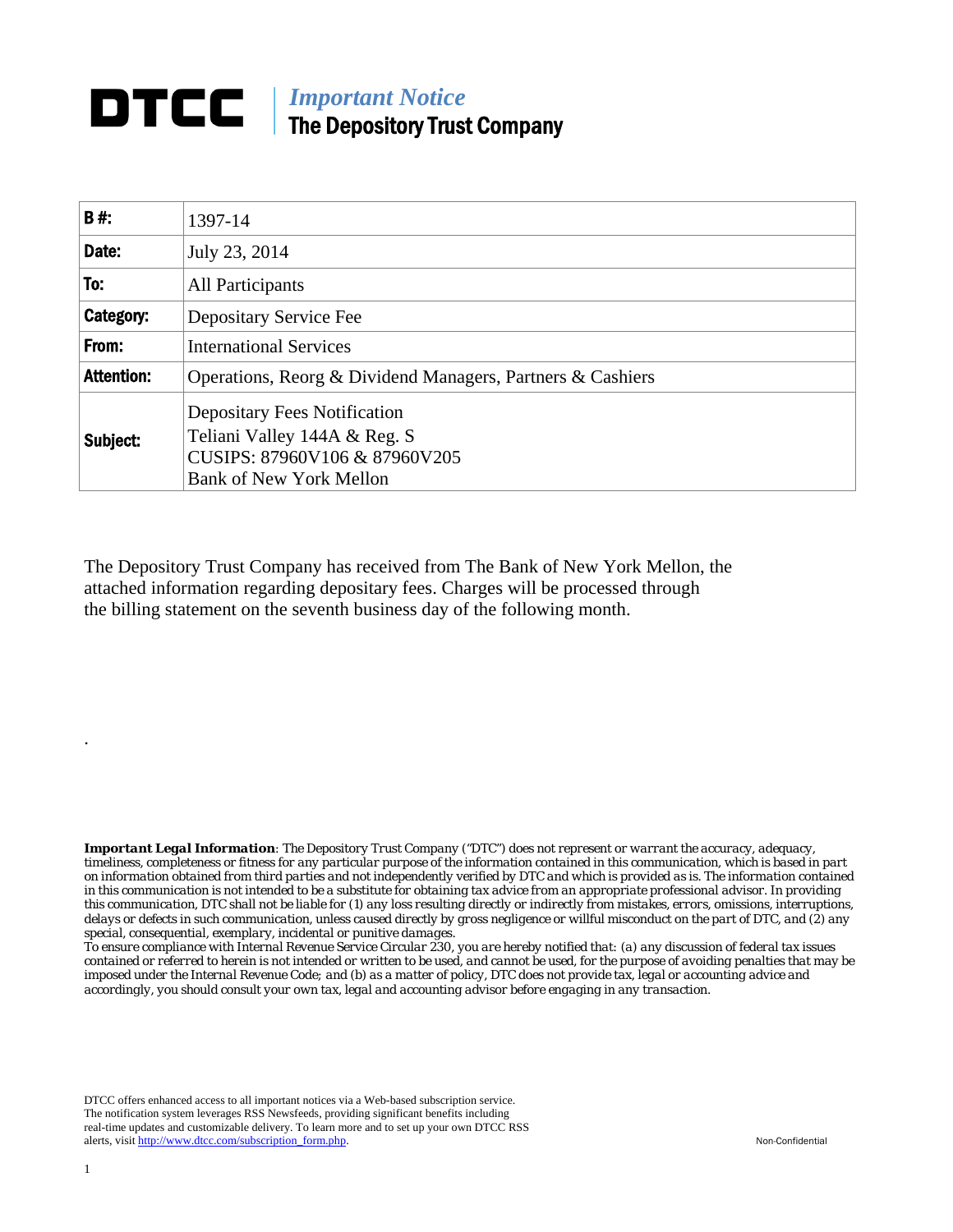

July 22, 2014

 The Bank of New York Mellon(the "Depositary") hereby represents and warrants to DTC, Euroclear, and Clearstream that it may collect and receive, pursuant to the terms and conditions of the Deposit Agreement (the "Agreement"), dated as of Sep 10, 2008 between Joint Stock Company Teliani Valley and the Depositary, a service fee per ADR share in accordance with the table below (the "Representation"):

| Depositary:            | <b>BNYM</b>           |
|------------------------|-----------------------|
| DTC#:                  | 2504                  |
| <b>Security Name:</b>  | Teliani Valley - 144A |
| <b>CUSIP:</b>          | 87960V106             |
| <b>Security Type:</b>  | DR                    |
| Fee:                   | \$0.02                |
| <b>Record Date:</b>    | Sep 05, 2014          |
| <b>Billing Period:</b> | September             |
|                        |                       |

The Depositary hereby instructs DTC, Euroclear, and Clearstream to collect and pass-through such fees to the Depositary (the "Instruction").

Depositary hereby agrees to indemnify and hold harmless DTC, Euroclear, and Clearstream and their respective officers, directors, employees and agents (the "Indemnitees") from and against any and all Losses  $\frac{1}{1}$  and/or Legal Actions<sup>2</sup> resulting from or arising out the Representation and/or the Instruction, provided, however that such indemnity shall not extend to any Losses or Legal Actions resulting from or arising out of the negligence, willful default or fraud of DTC, Euroclear, and Clearstream (or any of their respective officers, directors, agents or employees).

Thank You,

The Bank of New York Mellon

<sup>1</sup> "Losses" means and includes all losses, liabilities, damages, judgments, payments, costs and expenses (including without limitation any reasonable costs of investigation and reasonable legal fees and expenses incurred).

<sup>2</sup> "Legal Action" means and includes any claim, counterclaim, demand, action, suit, counterclaim, arbitration, inquiry, proceeding or investigation before any federal, state or foreign court or other tribunal, or any investigative or regulatory agency or SRO.

BNY Mellon collects fees from DR holders pursuant to the terms and conditions of the DRs and the deposit agreement under which they are issued. From time to time, BNY Mellon may make payments to the issuer to reimburse and / or share revenue from the fees collected from DR holders, or waive fees and expenses to the issuer for services provided, generally relating to costs and expenses arising out of establishment and maintenance of the DR program. BNY Mellon may also transact with affiliated brokers and dealers.